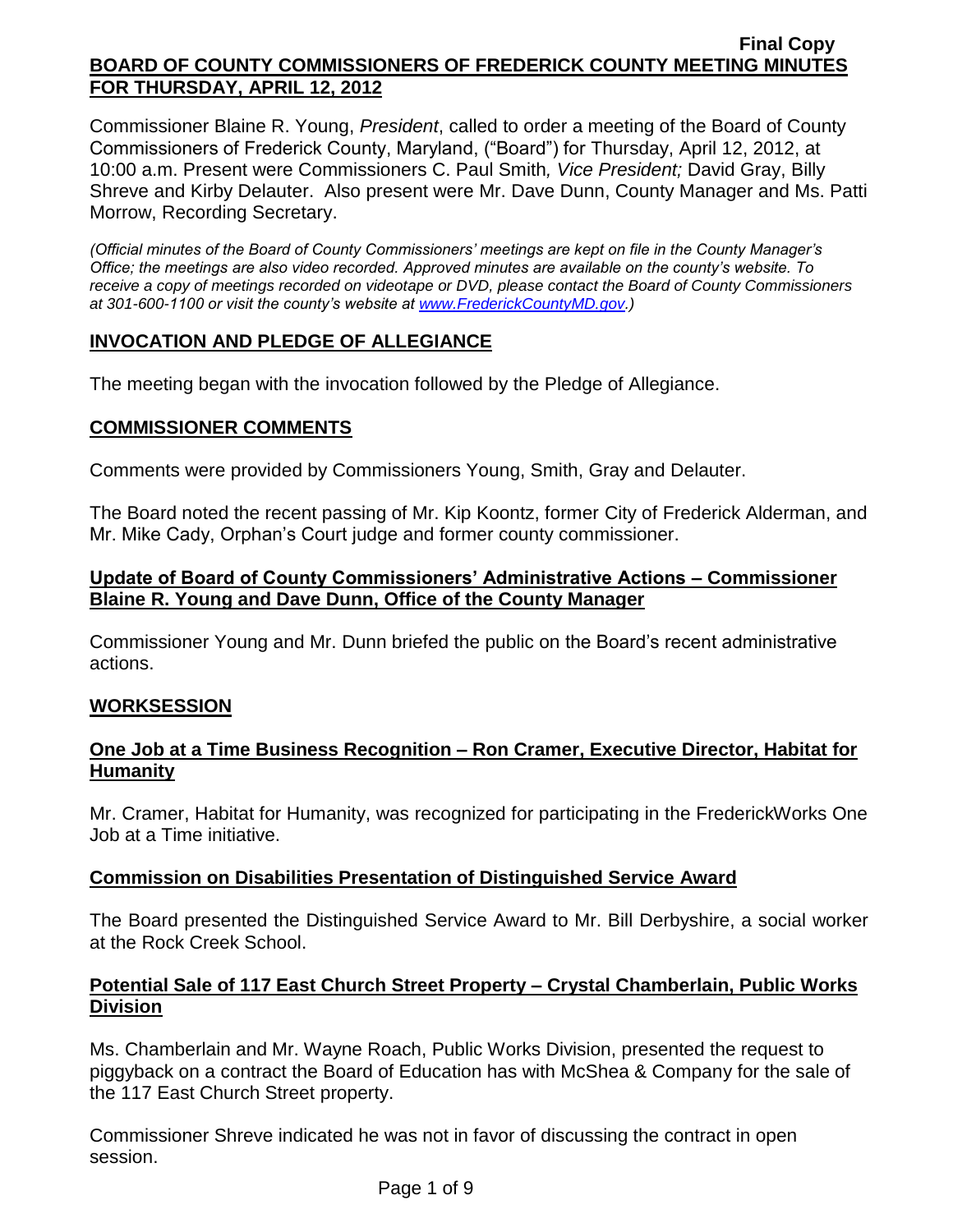Commissioner Shreve moved to go into closed session to discuss the proposed contract with McShea & Company. Commissioner Smith seconded the motion. Commissioner Shreve withdrew his motion.

By unanimous consent (with Commissioner Gray opposed) the Board decided to continue the discussion in closed session today.

# **Redesign of Frederick County Real Property Taxes and Fees Bill – Lori Depies, Finance Division**

Staff was given direction regarding the property taxes and fees bill and to bring back a redesign of the bill to a future Board meeting.

# **Appointments to Boards/Commissions – Joyce Grossnickle, Office of the County Manager**

# Advisory Plumbing Board

Commissioner Smith moved to approve the appointment of Mr. Daniel Yeeles, Jr. to fill an unexpired term to expire June 30, 2015. Commissioner Gray seconded the motion that passed 5-0.

# Affordable Housing Council

Commissioner Smith moved to approve the appointment of Ms. Diane Bauer to fill an unexpired term to expire June 30, 2013. Commissioner Gray seconded the motion that passed 5-0.

# **CONSENT AGENDA**

The following items were presented on the consent agenda:

# BID AWARDS

- Purchasing Memo #12-163 Bid #12-25, Septic Tank and Other Pumping Services Award to: Burns Septic and Line Cleaning Estimated amount: \$25,470.00
- Request to Approve the Grant Application to the Emergency Number Systems Board and Approval of Purchasing Memo #12-165 – Workstations for the 911 Center (Piggyback Contract) Award to: Xybix Systems, Inc. Award amount: \$234,313.67

# EASEMENT

Declaration to Establish and Retain Easement for Water and Sewer – Bush Creek Interceptor – Beth Ramacciotti, Utilities and Solid Waste Management Division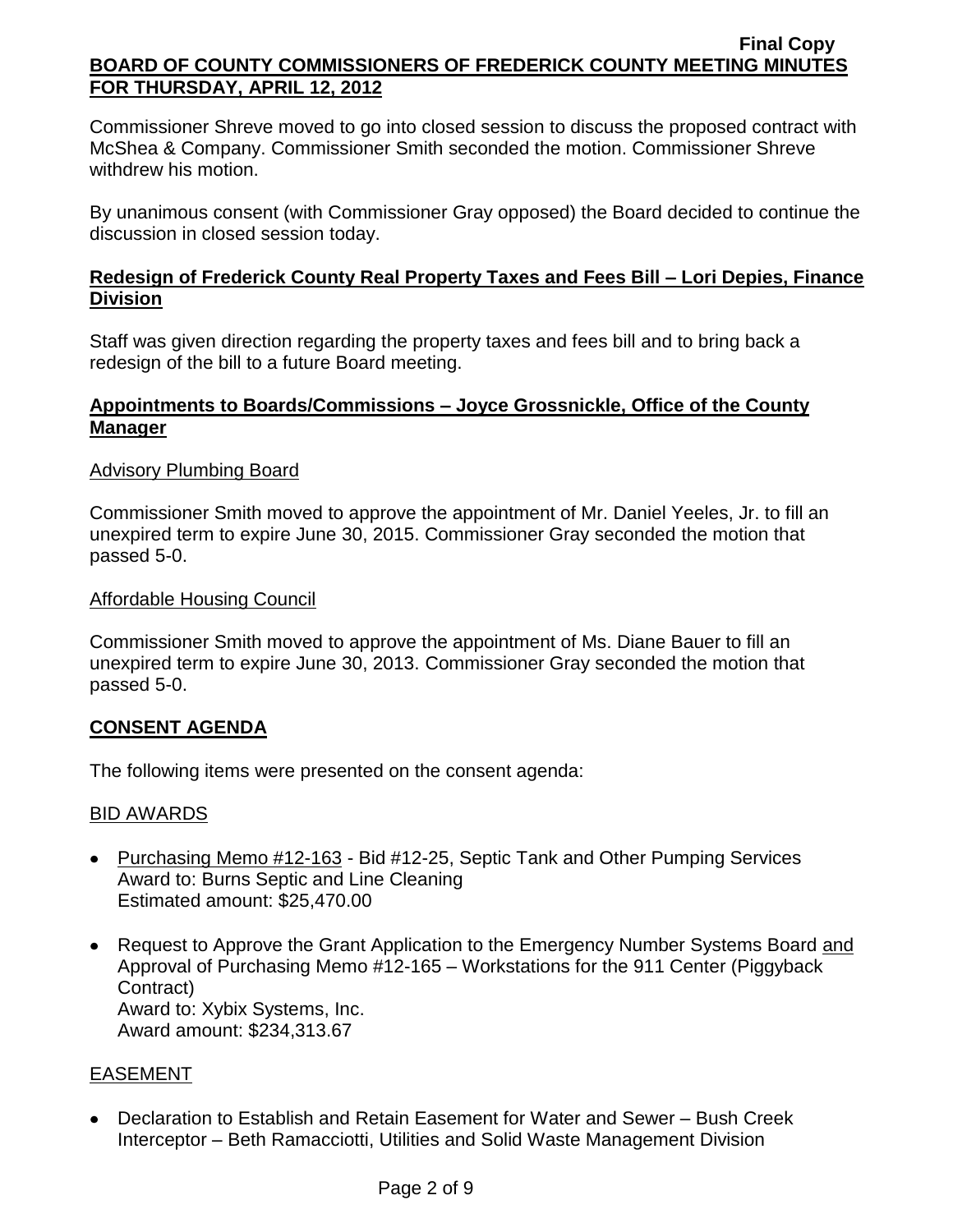# GRANTS

- FY 2013 Governor's Office of Crime Control and Prevention Body Armor Grant (BARM) Application – Marty Gallagher, Sheriff's Office
- FY 2012/2013 Division of Rehabilitation Services Youth Summer and Year Round Jobs Laurie Holden, Citizens Services Division

# MISCELLANEOUS

- Recommendation to Exercise Renewal Option for the Financial Statement Audit Contract Lori Depies, Finance Division
- Law Enforcement Center Pole Building and \$150,000 Associated Budget Transfer Jason Stitt, Public Works Division

Commissioner Smith moved to approve the consent agenda as presented. Commissioner Shreve seconded the motion that passed 5-0.

# **AGENDA BRIEFING**

Commissioner Young noted the following public hearing was scheduled for Tuesday, April 17, 2012, at 7:00 p.m.: Priority Three Text Amendments.

# **ADMINISTRATIVE BUSINESS**

# **Approval of Board of County Commissioners' Meeting Minutes**

The following minutes were approved by unanimous consent:

- ◆ Thursday, January 26, 2012
- ◆ Thursday, January 26, 2012, Closed Session
- Tuesday, January 31, 2012
- Tuesday, January 31, 2012, Closed Session (Two sets)
- ◆ Tuesday, January 31, 2012, Evening
- ◆ Tuesday, February 7, 2012, Evening

# **Letter of Support for the Safe Streets Grant – Lieutenant Dennis Dudley, The City of Frederick Police Department**

Commissioner Shreve moved to approve the letter of support for the Safe Streets Grant. Commissioner Delauter seconded the motion that passed 5-0.

# **FY 2013 Public School Construction Capital Improvements Program (CIP) Local Fiscal Support – Lori Depies, Finance Division**

Commissioner Smith moved to approve a letter expressing support in the local government support of the state approved projects in the FY 2012 CIP. Commissioner Gray seconded the motion that passed 5-0.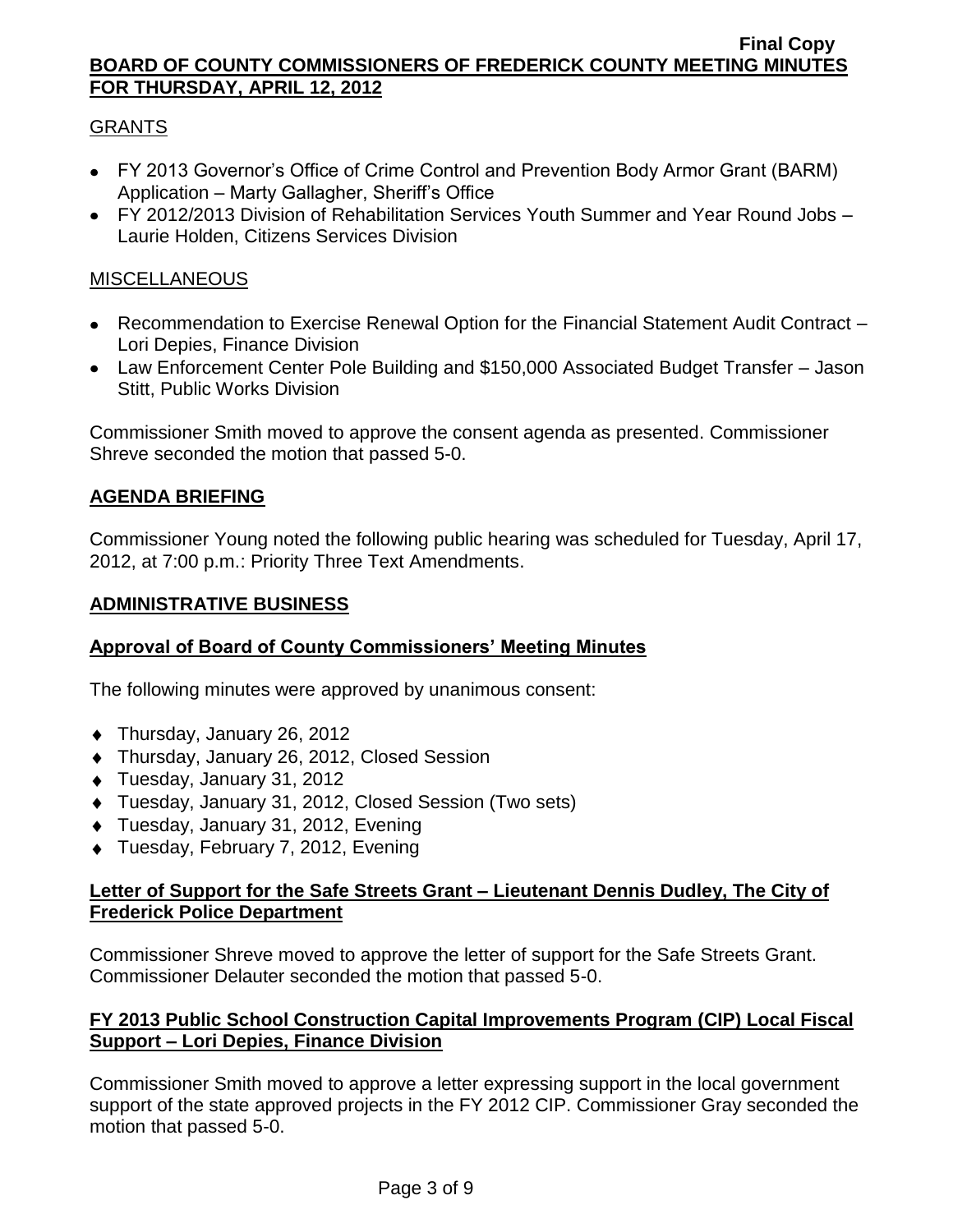# **Continued Membership and Participation in the Metropolitan Washington Council of Governments (MWCOG) and the National Capital Region Transportation Planning Board – Lori Depies, Finance Division**

Mr. Hal Good, Finance Division, and Ms. Nicole Hange, MWCOG, participated in the discussion.

By unanimous consent the Board moved to continue to keep the membership of MWCOG in the budget.

By unanimous consent the Board moved to continue to keep the membership of the Maryland Association of Counties in the budget.

By unanimous consent, with Commissioner Gray opposed, the Board moved to continue to keep the membership of the Maryland Rural Counties Coalition in the budget.

# **FY 2013 Recommended Operating Budget Discussions (Including Proposed Tax Rebate Discussion) – Regina Howell, Finance Division**

Ms. Howell reviewed the proposed FY 2013 appeals with the Board (see attached document).

Ms. Lori Depies, Finance Division, requested a trust fund be included in the operating budget with \$1 million as seed money to respond to new legislation recently passed by the Maryland General Assembly – House Bill #1101 – Workmens' Compensation Medical Presumptions.

The following comments were made:

- Mr. Doug Browning, Frederick Community College, commented on the \$1million increase to the FY 2013 operating budget for FCC;
- Mr. Tom Owens, Fire and Rescue Services Division, commented on the fire tax;
- Mr. Kevin Demosky and Mr. Phil Harris, Utilities and Solid Waste Management Division, commented on the requested purchase of a rubber tire loader and a used flatbed trailer; and
- Ms. Leigh Fields, IIT, commented on the request for Montevue Campus voice hardware upgrade.

Staff was requested to bring back the FY 2013 operating budget for further review.

The Board adjourned for the lunch hour.

Commissioner Blaine R. Young, *President*, reconvened a meeting of the Board of County Commissioners of Frederick County, Maryland, ("Board") for Thursday, April 12, 2012, at 1:55 p.m. Present were Commissioners C. Paul Smith*, Vice President;* David Gray, Billy Shreve and Kirby Delauter. Also present were Mr. Dave Dunn, County Manager and Ms. Joyce Grossnickle, Office of the County Manager.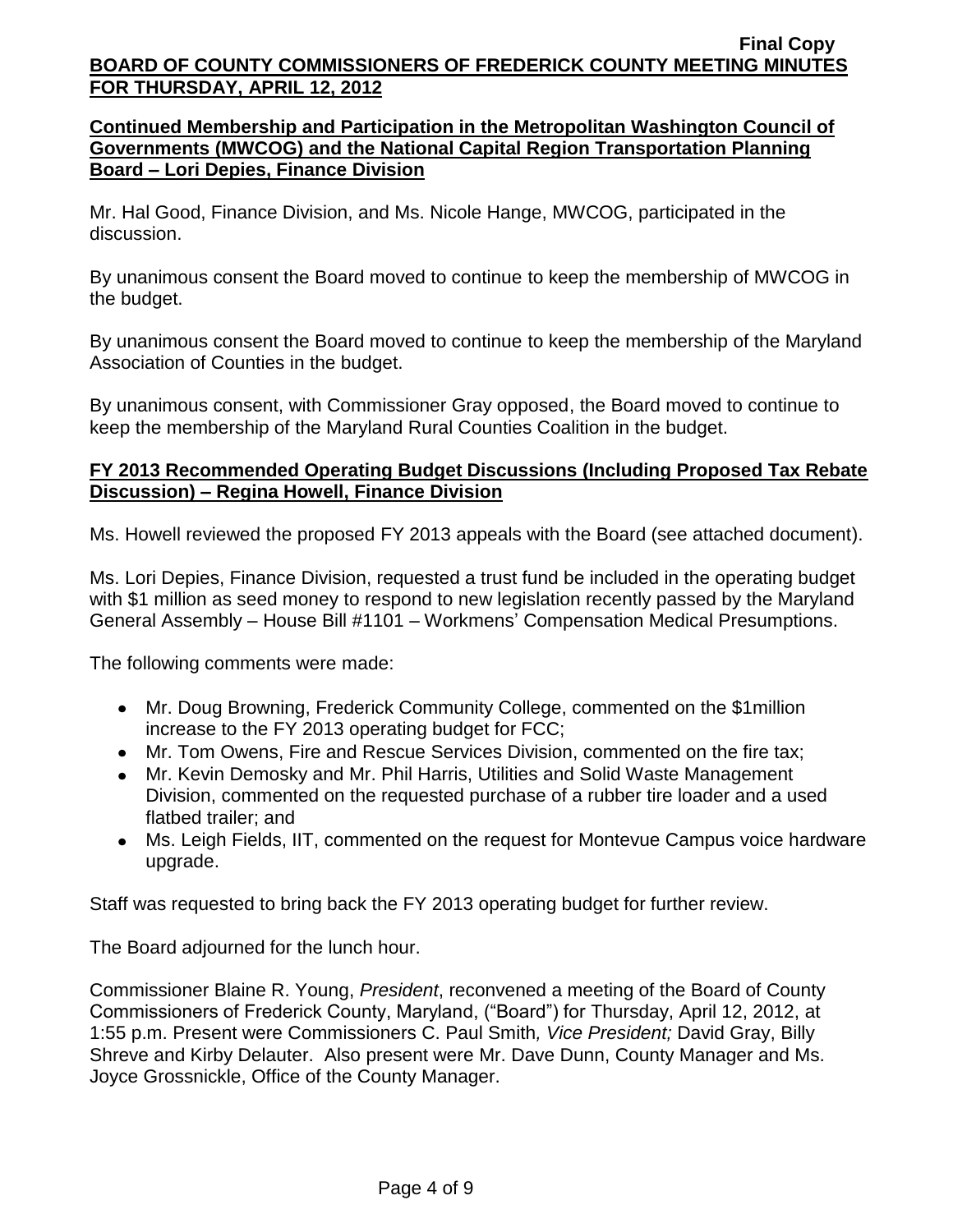# **Consideration to Accept Petition to Enter into a Developers Rights and Responsibilities Agreement (DRRA) with Owner/Developer of Lansdale Development – Eric Soter, Community Development Division**

Commissioner Shreve moved to accept the petition and initiate the process for further consideration of entering into a DRRA with the owner/developer of Lansdale Development. Commissioner Delauter seconded the motion that passed 4-1 with Commissioner Gray opposed.

# **Legislative Update – John Mathias, Office of the County Attorney and Ragen Cherney, Office of the County Manager**

Mr. Mathias and Mr. Cherney briefed the Board on the issues before the Frederick County delegation members.

# **COMMISSIONER COMMENTS**

None.

# **PUBLIC COMMENTS**

- Diane Smoley
- Bonnie Bailey-Baker

# **QUESTIONS – PRESS**

None.

# **CLOSED SESSION**

Commissioner Smith moved to go into closed session under Maryland Annotated Code State Government Article § 10-508(a) (3) To consider the acquisition of real property for a public purpose and matters directly related thereto; and (7) To consult with counsel to obtain legal advice on a legal matter. Commissioner Gray seconded the motion that passed 5-0.

# **ADJOURN**

The meeting adjourned at 2:20 p.m.

Patricia A. Morrow Recording Secretary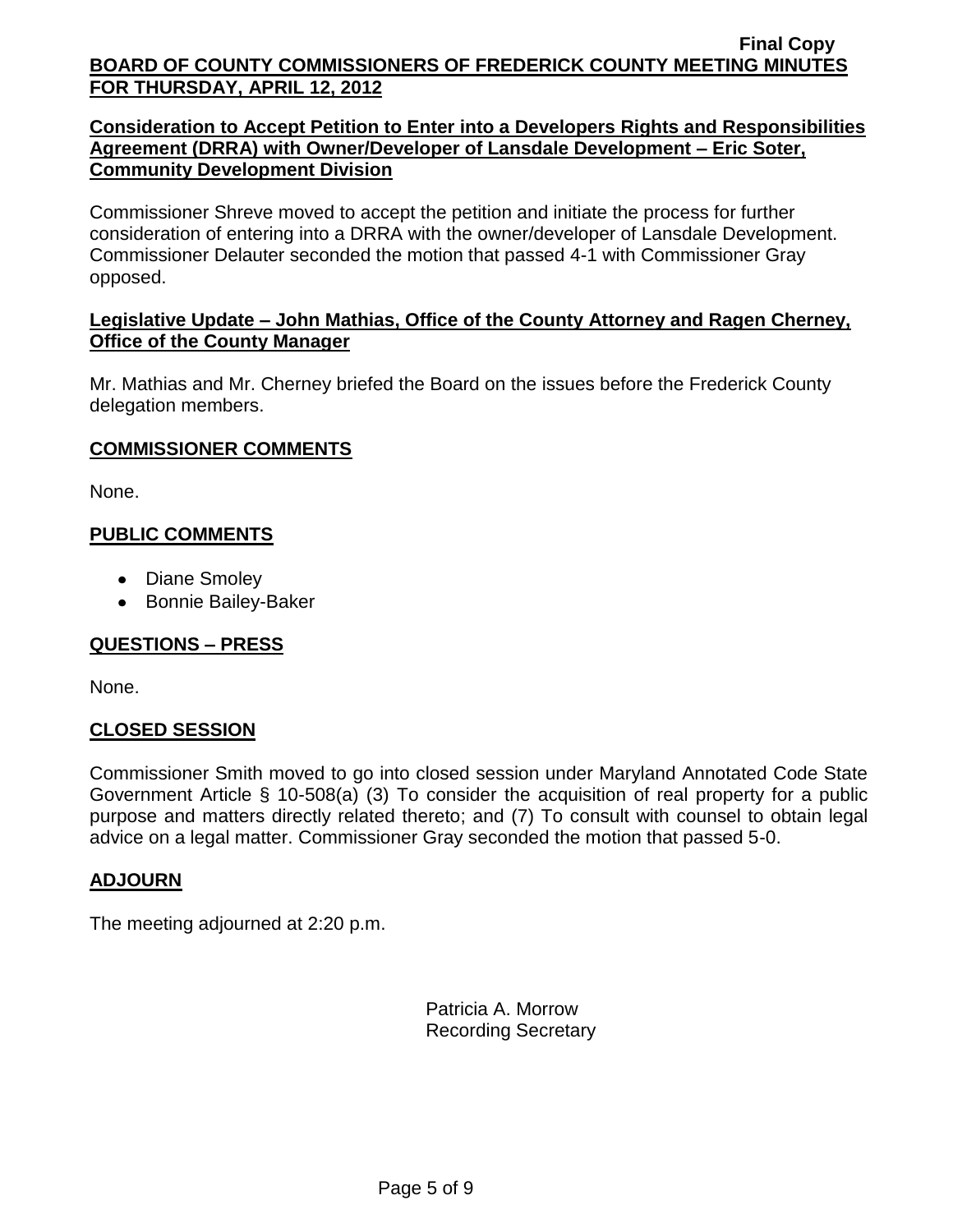# **FORM OF STATEMENT FOR CLOSING THE MEETING OF THURSDAY, APRIL 12, 2012**

# **STATUTORY AUTHORITY TO CLOSE SESSION**

### **State Government Article §10-508(a):**

(3) To consider the acquisition of real property for a public purpose and matters directly related thereto; and (7) To consult with counsel to obtain legal advice on a legal matter.

#### **Motion:**

A motion was made by Commissioner Smith to go into closed session under Maryland Annotated Code State Government Article § 10-508(a) (3) To consider the acquisition of real property for a public purpose and matters directly related thereto; and (7) To consult with counsel to obtain legal advice on a legal matter. The motion was seconded by Commissioner Gray and passed 5-0.

### **Time and Location:**

2:20 p.m. – Third Floor Meeting Room, Winchester Hall

### **Topic for Discussion:**

Legal status of surplus county property.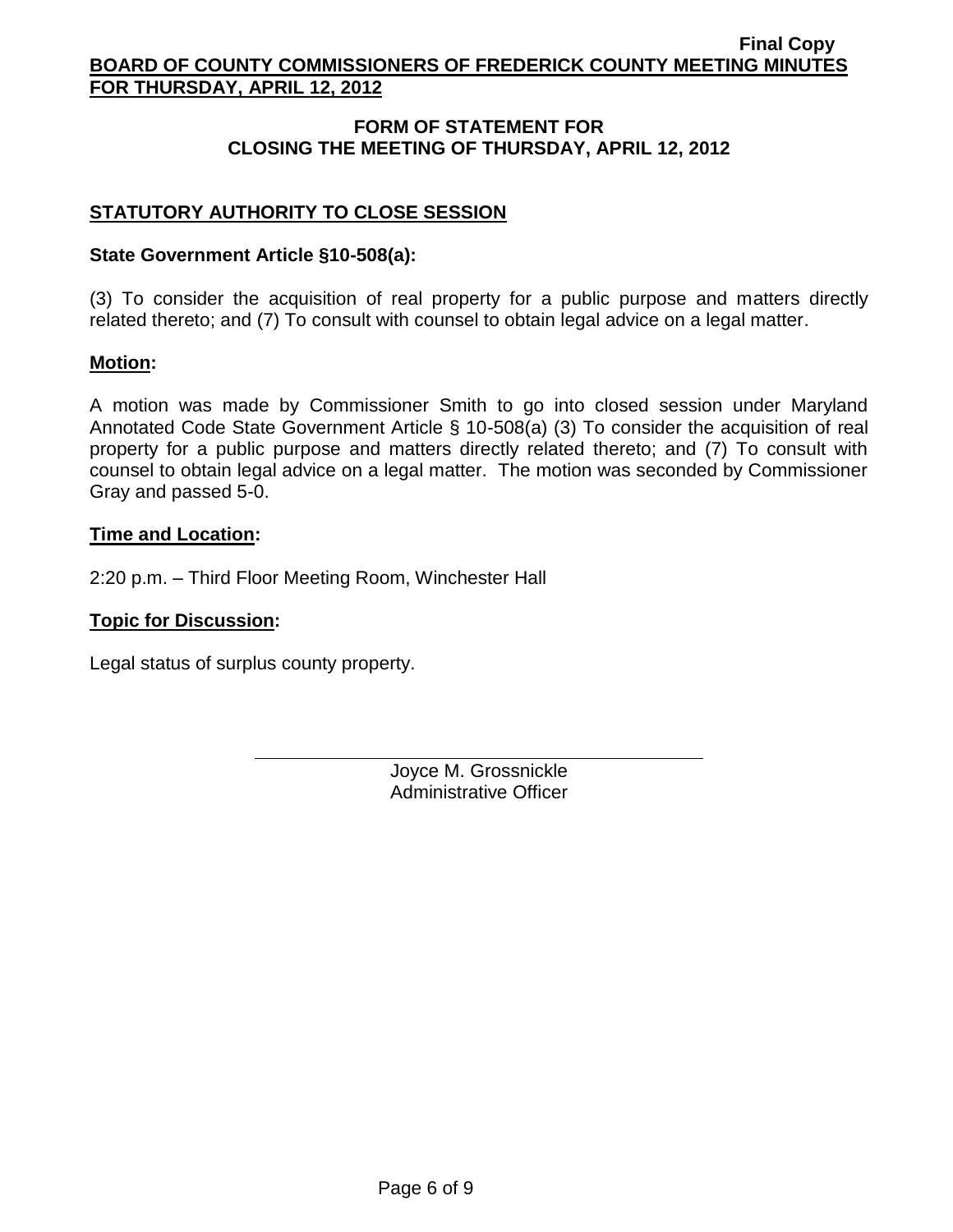### **FORM OF STATEMENT FOR MINUTES OF NEXT OPEN MEETING ON TUESDAY, APRIL 17, 2012, FOLLOWING THE CLOSED MEETING OF THURSDAY, APRIL 12, 2012**

# **STATUTORY AUTHORITY TO CLOSE SESSION**

### **State Government Article §10-508(a):**

(3) To consider the acquisition of real property for a public purpose and matters directly related thereto; and (7) To consult with counsel to obtain legal advice on a legal matter.

# **Motion:**

A motion was made by Commissioner Smith to go into closed session under Maryland Annotated Code State Government Article § 10-508(a) (3) To consider the acquisition of real property for a public purpose and matters directly related thereto; and (7) To consult with counsel to obtain legal advice on a legal matter. The motion was seconded by Commissioner Gray and passed 5-0.

### **Time and Location:**

2:20 p.m. – Third Floor Meeting Room, Winchester Hall

#### **Others in Attendance:**

D. Dunn, J. Mathias, R. McCain, C. Chamberlain, W. Roach, and J. Grossnickle.

# **Topic Discussed:**

Legal status of surplus county property.

#### **Action Taken:**

Staff was directed to proceed with the sale of county property.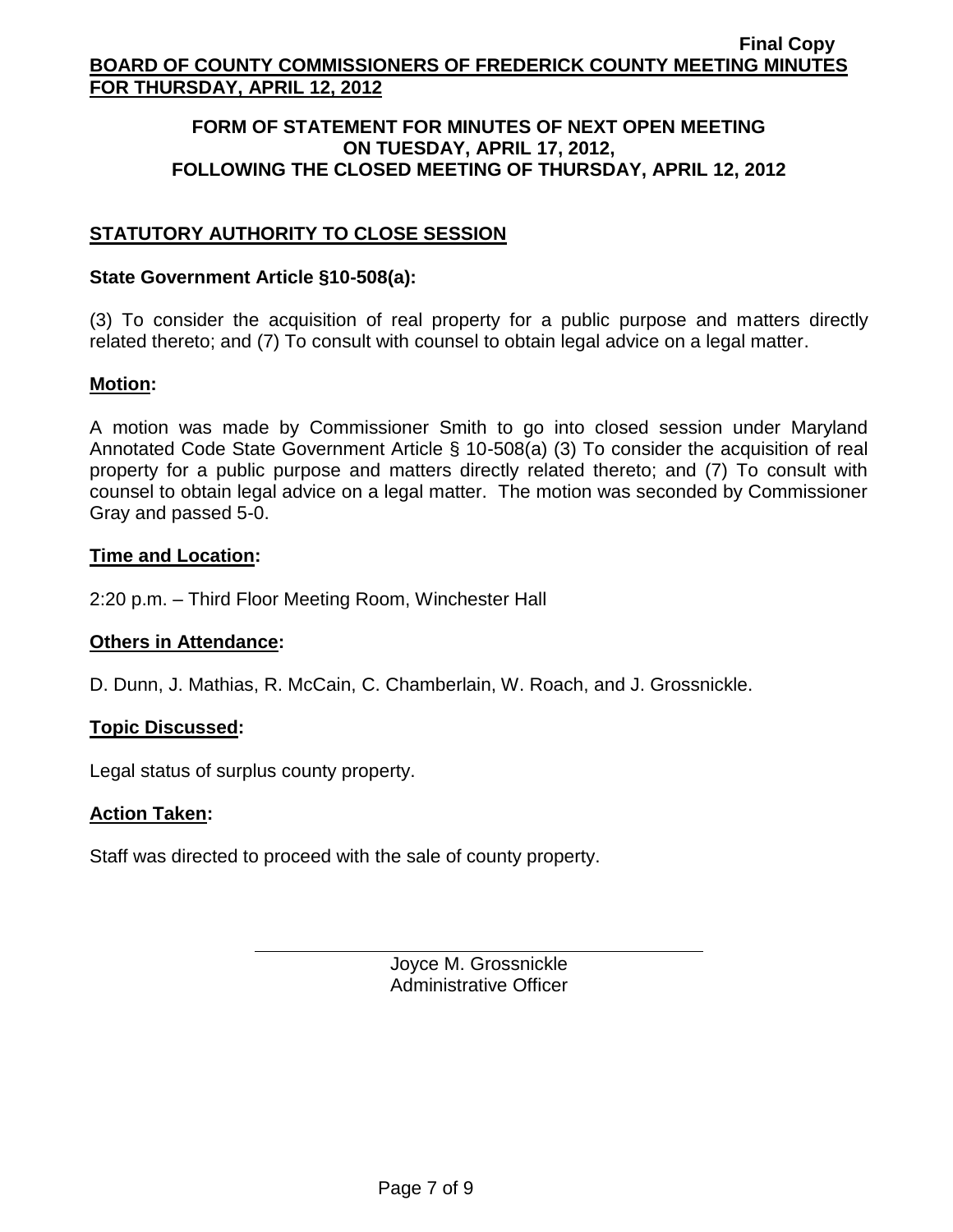# **FORM OF STATEMENT FOR CLOSING THE MEETING OF THURSDAY, APRIL 12, 2012**

# **STATUTORY AUTHORITY TO CLOSE SESSION**

### **State Government Article §10-508(a):**

(3) To consider the acquisition of real property for a public purpose and matters directly related thereto; and (7) To consult with counsel to obtain legal advice on a legal matter.

### **Motion:**

A motion was made by Commissioner Smith to go into closed session under Maryland Annotated Code State Government Article § 10-508(a) (3) To consider the acquisition of real property for a public purpose and matters directly related thereto; and (7) To consult with counsel to obtain legal advice on a legal matter. The motion was seconded by Commissioner Gray and passed 5-0.

### **Time and Location:**

2:20 p.m. – Third Floor Meeting Room, Winchester Hall

### **Topic for Discussion:**

The acquisition of real property for a road construction project.